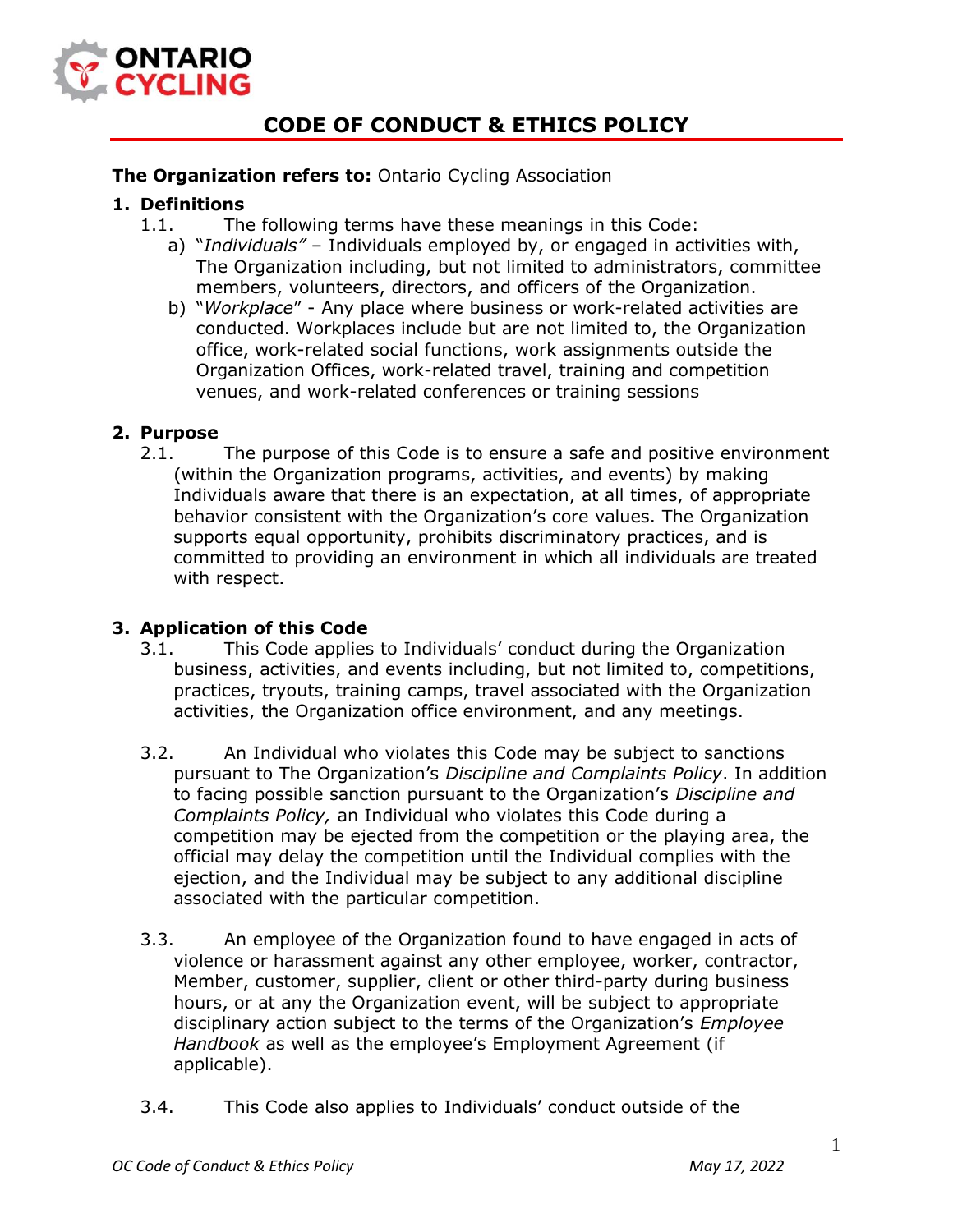Organization's business, activities, and events when such conduct adversely affects relationships within the Organization (and its work and sport environment) and is detrimental to the image and reputation of the Organization. Such applicability will be determined by the Organization at its sole discretion.

## **4. Responsibilities**

- 4.1. Individuals have a responsibility to:
	- a) Maintain and enhance the dignity and self-esteem of the Organization members and other individuals by:
		- a) Demonstrating respect to individuals regardless of body type, physical characteristics, athletic ability, age, ancestry, colour, race, citizenship, ethnic origin, place of origin, creed, disability, family status, marital status, gender identity, gender expression, sex, and sexual orientation
		- b) Focusing comments or criticism appropriately and avoiding harsh public criticism of athletes, coaches, officials, organizers, volunteers, employees, or members
		- c) Consistently demonstrating the spirit of sportsmanship, sport leadership, and ethical conduct
		- d) Acting, when appropriate, to correct or prevent practices that are unjustly discriminatory
		- e) Consistently treating individuals fairly and reasonably
		- f) Ensuring adherence to the rules of the sport and the spirit of those rules
		- g) Refrain from any behaviour that constitutes harassment, where harassment is defined as comment or conduct directed towards an individual or group, which is offensive, abusive, racist, sexist, degrading, or malicious. Types of behaviour that constitute harassment include, but are not limited to:

i.Written or verbal abuse, threats, or outbursts

- ii.The display of visual material which is offensive or which one ought to know is offensive in the circumstances
- iii.Unwelcome remarks, jokes, comments, innuendo, or taunts
- iv.Leering or other suggestive or obscene gestures
- v.Condescending or patronizing behaviour which is intended to undermine self-esteem, diminish performance or adversely affect working conditions
- vi.Practical jokes which cause awkwardness or embarrassment, endanger a person's safety, or negatively affect performance vii.Any form of hazing
- viii.Unwanted physical contact including, but not limited to, touching, petting, pinching, or kissing
	- ix.Unwelcome sexual flirtations, advances, requests, or invitations x.Physical or sexual assault
	- xi.Behaviours such as those described above that are not directed towards a specific individual or group but have the same effect of creating a negative or hostile environment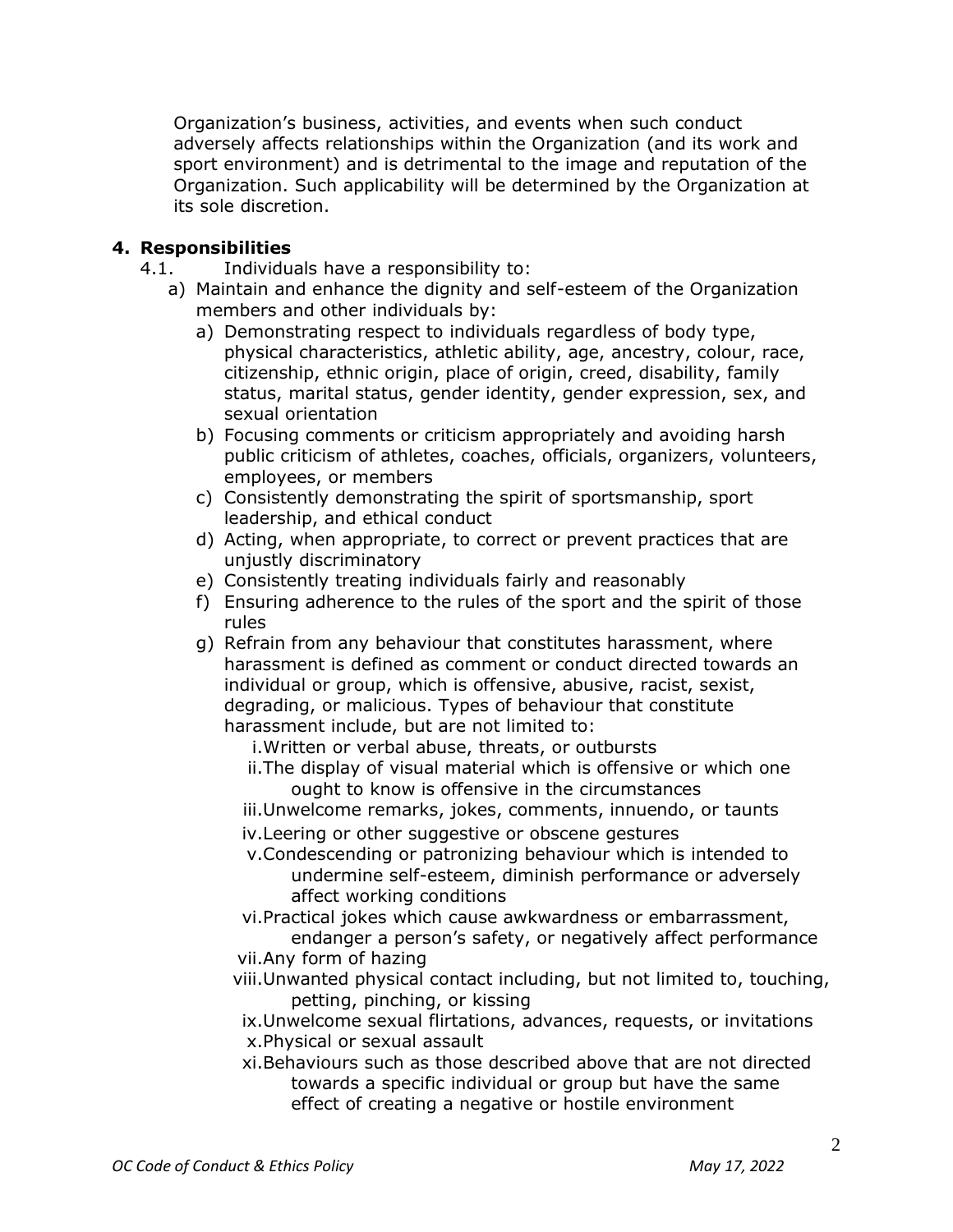xii.Retaliation or threats of retaliation against an individual who reports harassment to the Organization

- b) Refrain from any behaviour that constitutes workplace harassment, where workplace harassment is defined as a vexatious comment or conduct against a worker in a workplace – a comment or conduct that is known or ought reasonably to be known to be unwelcome. Workplace harassment should not be confused with legitimate, reasonable management actions that are part of the normal work function, including measures to correct performance deficiencies, such as placing someone on a performance improvement plan, or imposing discipline for workplace infractions. Types of behaviour that constitute workplace harassment include, but are not limited to:
	- i. Bullying
	- ii. Repeated offensive or intimidating phone calls or emails
	- iii. Inappropriate sexual touching, advances, suggestions, or requests
	- iv. Displaying or circulating offensive pictures, photographs, or materials in printed or electronic form
	- v. Psychological abuse
	- vi. Personal harassment
	- vii. Discrimination
	- viii. Intimidating words or conduct (offensive jokes or innuendos)
	- ix. Words or actions which are known or should reasonably be known to be offensive, embarrassing, humiliating, or demeaning
- c) Refrain from any behaviour that constitutes workplace violence, where workplace violence is defined as the exercise of physical force by a person against a worker, in a workplace, that causes or could cause physical injury to the worker; an attempt to exercise physical force against a worker, in a workplace, that could cause physical injury to the worker; or a statement or behaviour that it is reasonable for a worker to interpret as a threat to exercise physical force against the worker, in a workplace, that could cause physical injury to the worker. Types of behaviour that constitute workplace harassment include, but are not limited to:

i.Verbal threats to attack a worker

ii.Sending to or leaving threatening notes or emails for a worker iii.Making threatening physical gestures to a worker

iv.Wielding a weapon in a workplace

- v.Hitting, pinching or unwanted touching of a worker which is not accidental
- vi.Throwing an object at a worker
- vii.Blocking normal movement or physical interference of a worker, with or without the use of equipment
- viii.Sexual violence against a worker

ix.Any attempt to engage in the type of conduct outlined above

d) Refrain from any behaviour that constitutes sexual harassment, where sexual harassment is defined as unwelcome sexual comments and sexual advances, requests for sexual favours, or conduct of a sexual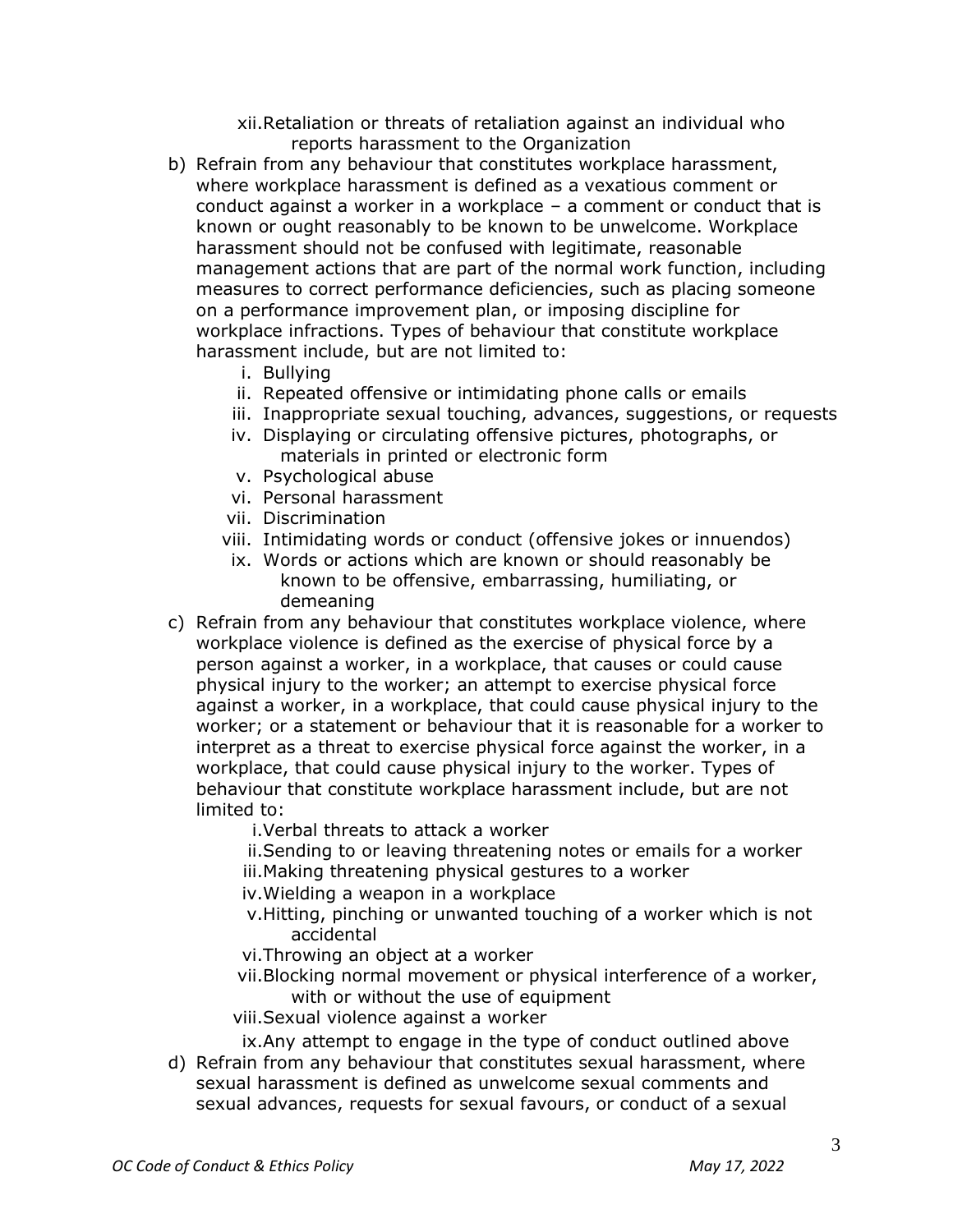nature. Types of behaviour that constitute sexual harassment include, but are not limited to:

- i. Sexist jokes
- ii. Display of sexually offensive material
- iii. Sexually degrading words used to describe a person
- iv. Inquiries or comments about a person's sex life
- v. Unwelcome sexual flirtations, advances, or propositions
- vi. Persistent unwanted contact
- e) Refrain from any behaviour that constitutes hazing, where hazing is a form of conduct that exhibits a potentially humiliating, degrading, abusive, or dangerous activity expected of a junior-ranking individual by a more senior individual, which does not contribute to either individual's positive development, but is required to be accepted as part of a team or group, regardless of the junior-ranking individual's willingness to participate. This includes, but is not limited to, any activity, no matter how traditional or seemingly benign, that sets apart or alienates any teammate or group member based on class, number of years on the team or with the group, or ability
- f) Abstain from the non-medical use of drugs or the use of performanceenhancing drugs or methods. More specifically, the Organization adopts and adheres to the Canadian Anti-Doping Program. Any infraction under this Program shall be considered an infraction of this Code and may be subject to further disciplinary action, and possible sanction, pursuant to the Organization's *Discipline and Complaints Policy*. The Organization will respect any penalty enacted pursuant to a breach of the Canadian Anti-Doping Program, whether imposed by the Organization or any other sport organization
- g) Refrain from associating with any person for the purpose of coaching, training, competition, instruction, administration, management, athletic development, or supervision of the sport of cycling, who has incurred an anti-doping rule violation and is serving a sanction involving a period of ineligibility imposed pursuant to the Canadian Anti-Doping Program and/or the World Anti-Doping Code and recognized by the Canadian Centre for Ethics in Sport (CCES)
- h) Refrain from the use of power or authority in an attempt to coerce another person to engage in inappropriate activities
- i) Avoid consuming cannabis in the Workplace or in any situation associated with the Organization events (subject to the *Impairment and Accommodation Policy*), avoid consuming alcohol during competitions and in situations where minors are present, and take reasonable steps to manage the responsible consumption of alcohol in adult-oriented social situations associated with the Organization's events
- j) Respect the property of others and not willfully cause damage
- k) Promote the sport in the most constructive and positive manner possible
- l) Adhere to all federal, provincial, municipal and host country laws
- m) Comply, at all times, with the Organization's bylaws, policies, procedures, and rules and regulations, as adopted and amended from time to time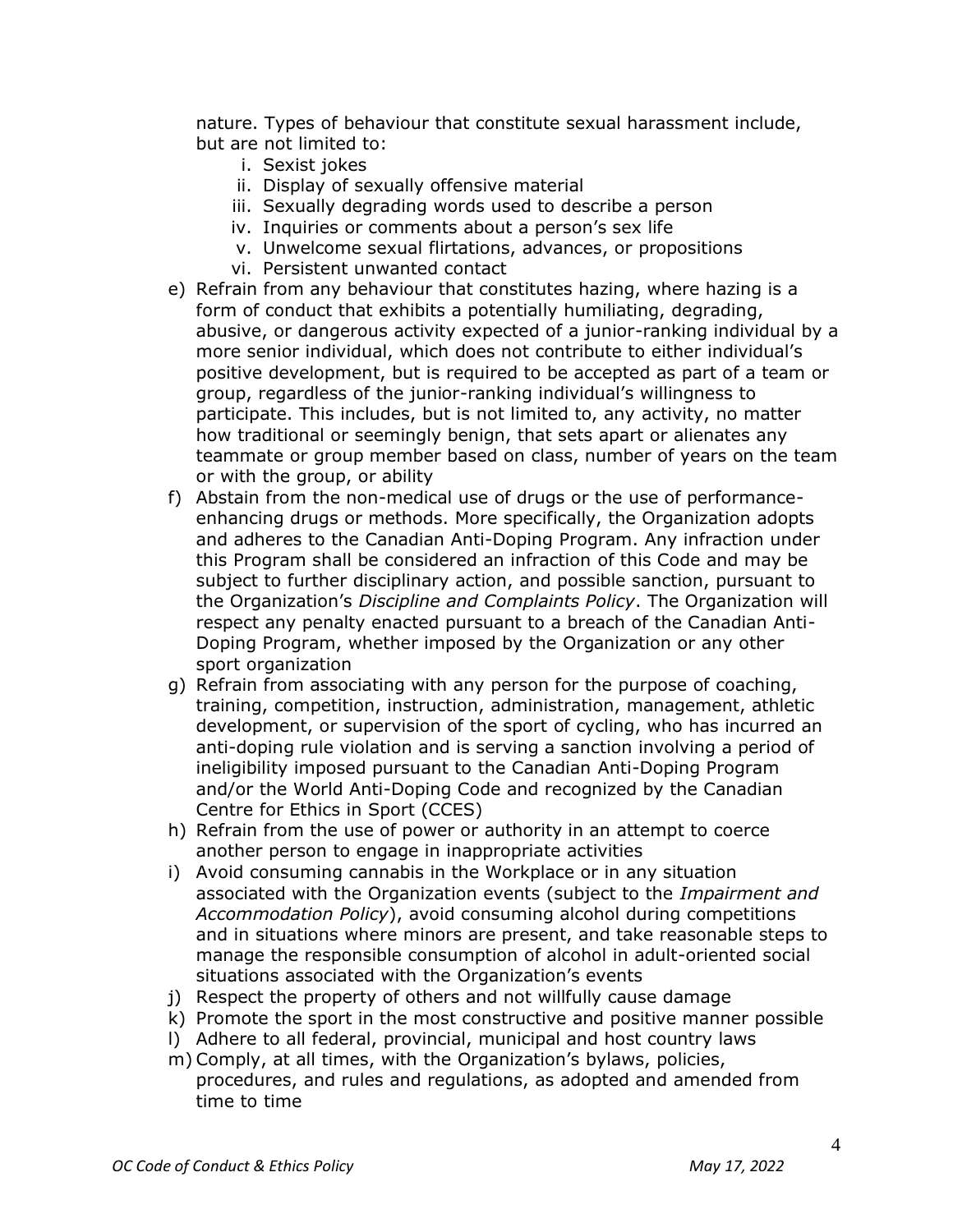## **5. Board/Committee Members and Staff**

- 5.1. In addition to Section 4 (above), the Organization's Board Members, Committee Members, and Staff will have additional responsibilities to:
	- a) Function primarily as a member of the board and/or committee(s) of the Organization; not as a member of any other particular member or constituency
	- b) Act with honesty and integrity and conduct themselves in a manner consistent with the nature and responsibilities of the Organization business and the maintenance of Individuals' confidence
	- c) Ensure that the Organization's financial affairs are conducted in a responsible and transparent manner with due regard for all fiduciary responsibilities
	- d) Conduct themselves openly, professionally, lawfully and in good faith in the best interests of the Organization
	- e) Be independent and impartial and not be influenced by self-interest, outside pressure, expectation of reward, or fear of criticism
	- f) Behave with decorum appropriate to both circumstance and position and be fair, equitable, considerate, and honest in all dealings with others
	- g) Keep informed about the Organization activities, the cycling community, and general trends in the sectors in which they operate
	- h) Exercise the degree of care, diligence, and skill required in the performance of their duties pursuant to the laws under which the Organization is incorporated
	- i) Respect the confidentiality appropriate to issues of a sensitive nature
	- j) Ensure that all Individuals are given sufficient opportunity to express opinions, and that all opinions are given due consideration and weight
	- k) Respect the decisions of the majority and resign if unable to do so
	- l) Commit the time to attend meetings and be diligent in preparation for, and participation in, discussions at such meetings
	- m) Have a thorough knowledge and understanding of all the Organization's governance documents
	- n) Conform to the bylaws and policies approved by the Organization, in particular this *Code of Conduct and Ethics* as well as the *Conflict of Interest Policy* and *Confidentiality Policy*

## **6. Coaches**

- 6.1. In addition to Section 4 (above), coaches have many responsibilities. The coach-athlete relationship is a privileged one and plays a critical role in the personal, sport and athletic development of the athlete. Coaches must understand and respect the inherent power imbalance that exists in this relationship and must be extremely careful not to abuse it, consciously or unconsciously. Coaches will:
	- a) Ensure a safe environment by selecting activities and establishing controls that are suitable for the age, experience and ability and fitness level of the involved athletes.
	- b) Avoid compromising the present and future health of athletes by communicating and cooperating with sport medicine professionals in the diagnosis, treatment, and management of athletes medical and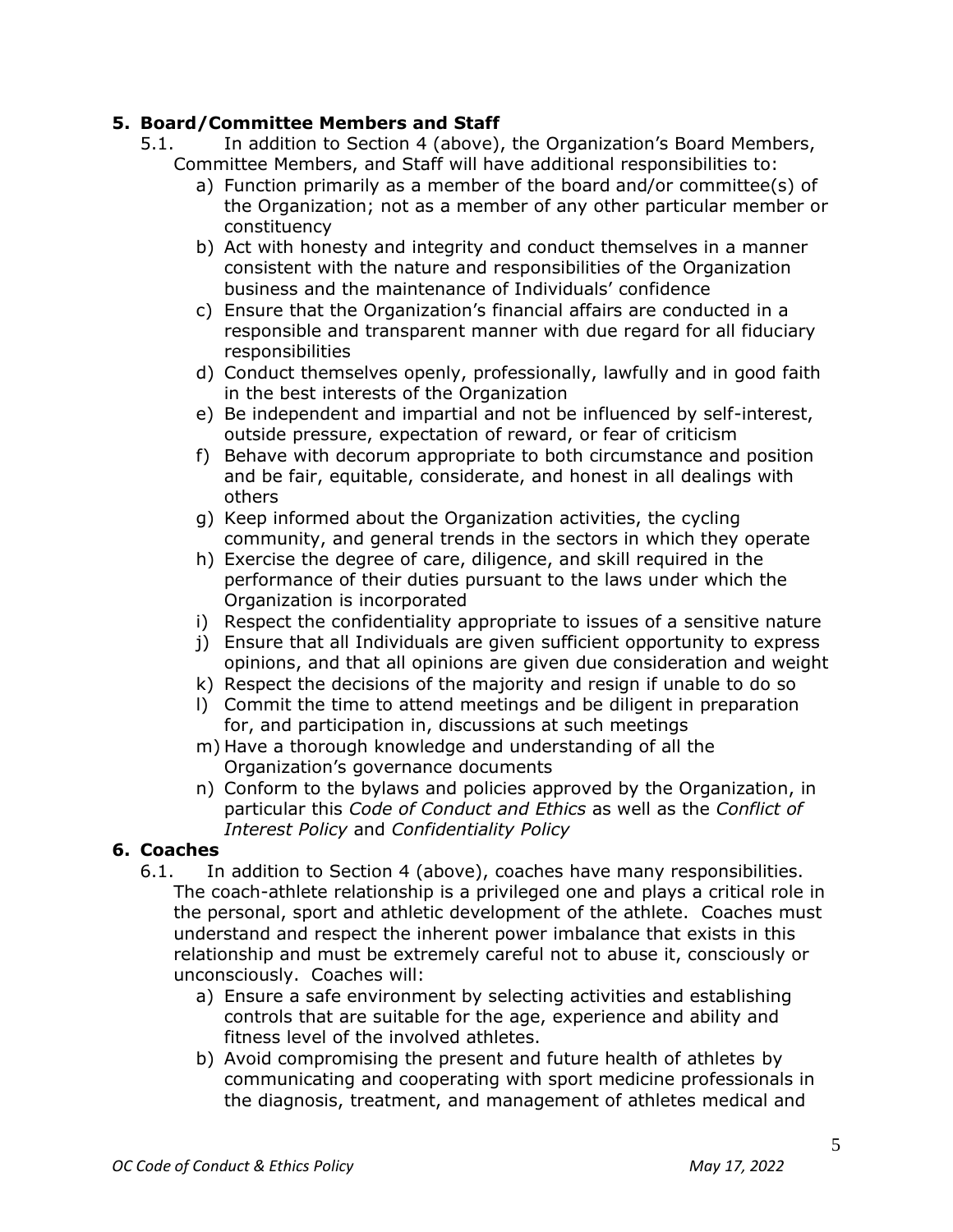psychological treatments

- c) Support the coaching staff of a training camp, provincial team, or national team; should an athlete qualify for participation in these programs
- d) Provide athletes (and the parents/guardians of minor athletes) with the information necessary to be involved in the decisions that affect the athlete
- e) Act in the best interest of the athlete's development as a whole person
- f) Respect other coaches
- g) Meet high standards of integrity and suitability
- h) Report any ongoing criminal investigation, conviction, or existing bail conditions, including those for violence, child pornography, or possession, use or sale of any illegal substance
- i) Under no circumstance provide, promote, or condone the use of drugs (other than properly prescribed medications) or performanceenhancing substances and, in the case of minors, alcohol, cannabis and/or tobacco
- j) Respect other athletes and in dealings with them, not encroach upon topics or actions that are deemed to be within the realm of 'coaching' unless after first receiving approval from the coaches who are responsible for the athletes
- k) Not engage in a sexual relationship with an athlete under 18 years of age or an intimate or sexual relationship with an athlete over the age of 18 years, if the coach is in a position of power, trust, or authority over the athlete as per the *Persons in Authority Policy*.
- l) Recognize the power inherent in the position of coach and respect and promote the rights of all participants in sport. This is accomplished by establishing and following procedures for confidentiality (right to privacy) informed participation, and fair and reasonable treatment. Coaches have a special responsibility to respect and promote the rights of participants who are in a vulnerable or dependent position and less able to protect their own rights.
- m) Use inoffensive language, taking into account the audience being addressed

## **7. Athletes**

- 7.1. In addition to Section 4 (above) Athletes will have additional responsibilities to:
	- a) Report any medical problems in a timely fashion, when such problems may limit their ability to travel, train or compete
	- b) Participate and appear on-time, well nourished, and prepared to participate to their best abilities in all events, races, training sessions and clinics
	- c) Properly represent themselves and not attempt to participate in an event for which they are not eligible by reason of age, classification, or other reason
	- d) Adhere to the Organizations rules and requirements regarding clothing and equipment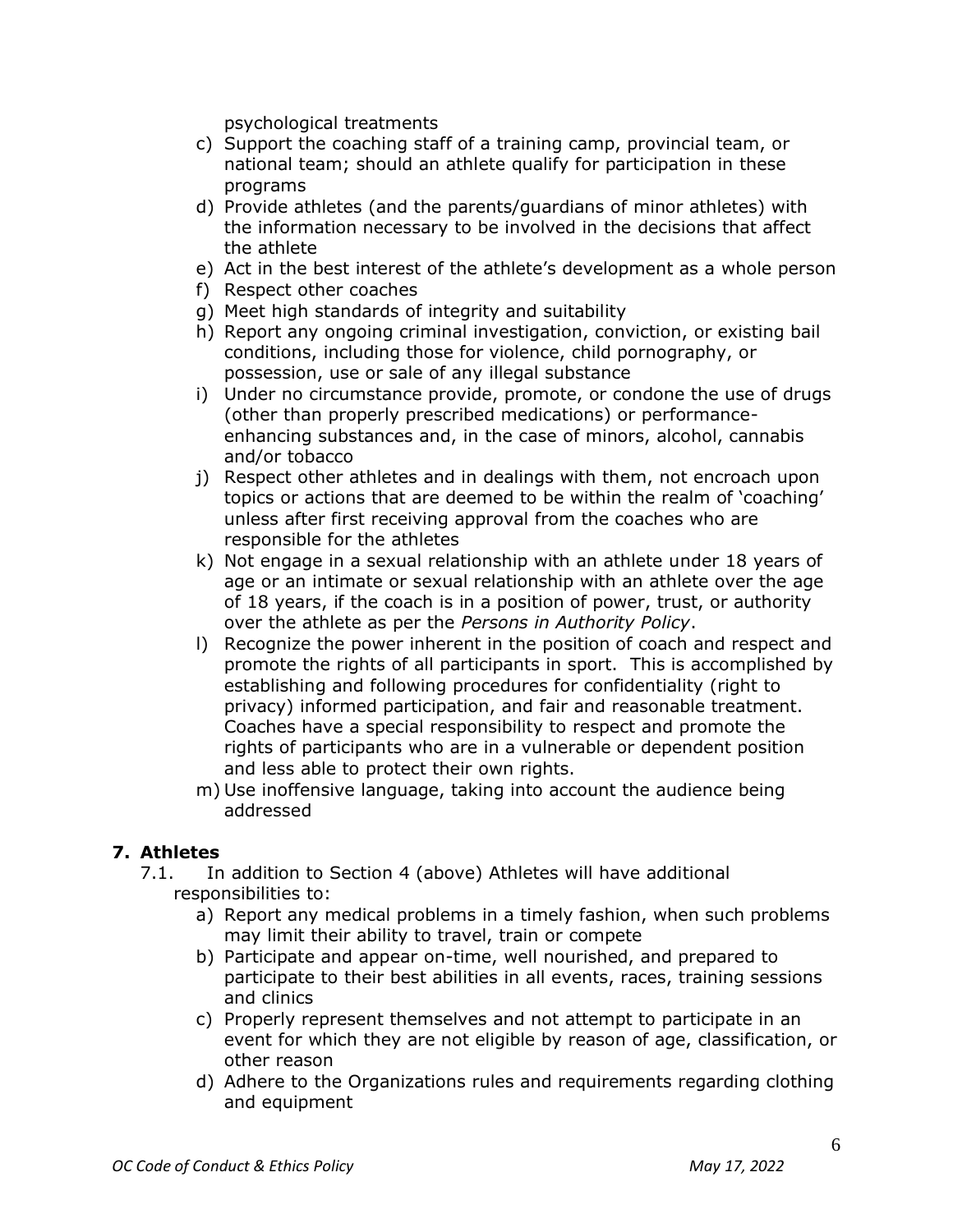- e) Never ridicule another athlete for a poor performance or event.
- f) Act in a sportsmanlike manner and not display appearances of violence, foul language, or gestures to other players, commissaires, coaches or spectators
- g) Present themselves in a manner representative of the values of the **Organization**
- h) Act in accordance with the Organization's policies and procedures and when applicable, additional rules outlined by coaches and event organizers

## **8. Commissaires**

- 8.1. In addition to Section 4 (above), commissaires will have additional responsibilities to:
	- a) Maintain and update their knowledge of the rules and rule changes
	- b) Work within the boundaries of their position's description while supporting the work of other commissaires
	- c) Act as an ambassador of the Organization by agreeing to enforce and abide by national and provincial rules and regulations
	- d) Take ownership of actions and decisions made while officiating
	- e) Respect the rights, dignity and worth of all individuals
	- f) Not publicly criticize the Organization, other commissaires, club, or association
	- g) Assist with the development and mentorship of other commissaires
	- h) Conduct themselves openly, impartially, professionally, lawfully and in good faith in the best interests of the Organization, athletes, coaches, other commissaires and parents/guardians of minor athletes
	- i) Be fair, equitable, considerate, independent, honest, and impartial in all dealings with others
	- j) Respect the confidentiality required by issues of a sensitive nature, which may include disqualifications, discipline processes, appeals and specific information or data about the Organizations members
	- k) When writing reports, set out the true facts and not attempt to justify any decisions
	- l) Dress in the prescribed attired for commissaires

## **9. Spectators**

- 9.1. In addition to Section 4 (above), spectators at events will have additional responsibilities to:
	- a) Encourage athletes to play by the rules and resolve conflicts without resorting to hostility or violence
	- b) Never ridicule an athlete for a poor performance or event
	- c) Provide positive comments that motivate and encourage athletes continued effort
	- d) Respect the decisions and judgements of commissaires and encourage athletes to do the same
	- e) Not question the judgment or honesty of a commissaire or a member of the Organization
	- f) Respect and show appreciation for all competitors and to the coaches,